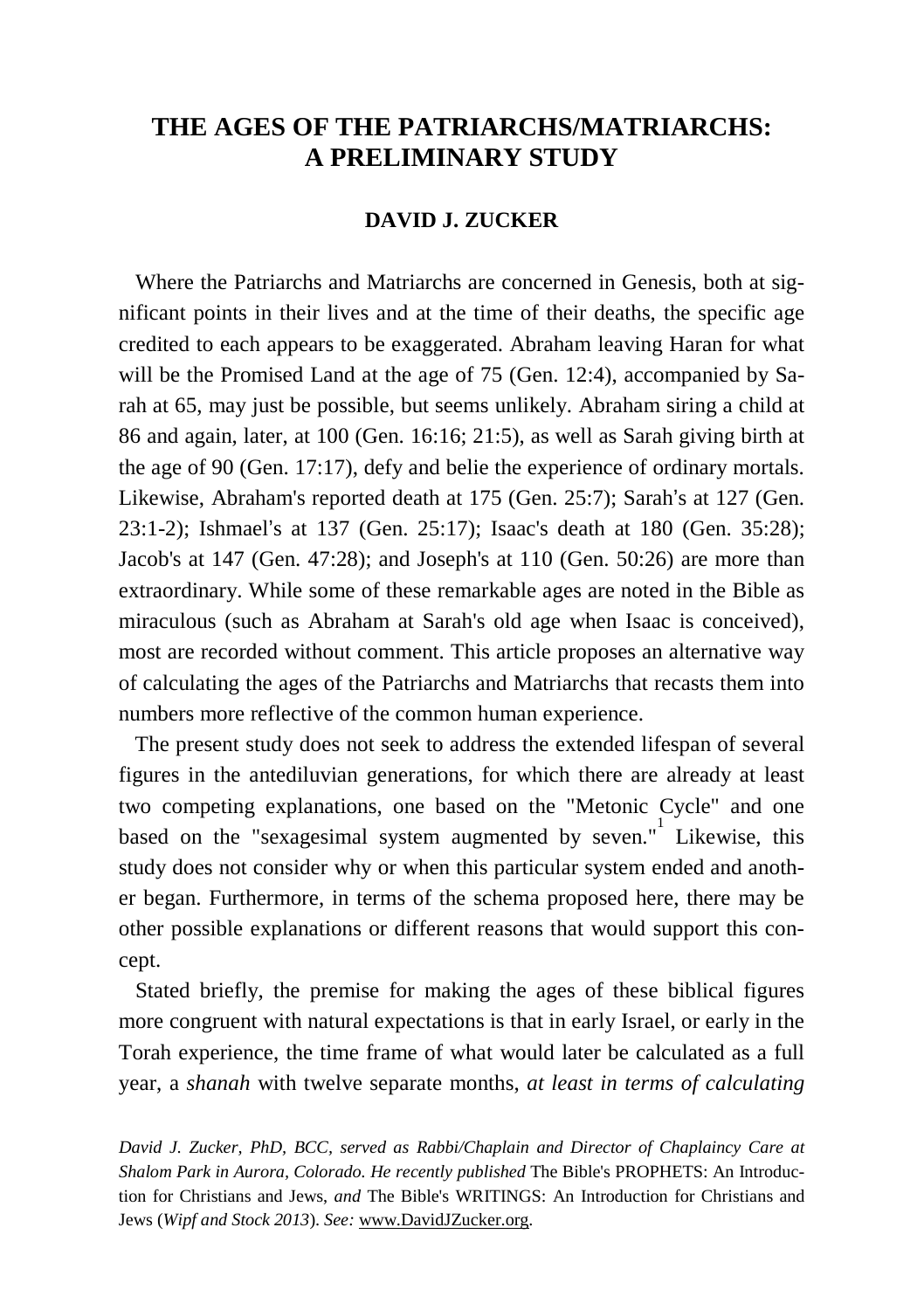*people's ages*, was at one point seen as a double year made up of two sixmonth periods.<sup>2</sup> This would mean that the noun *shanah* had multiple definitions. 3 In some situations it meant a twelve-month period, in other situations it meant a six-month time frame. *Shanah* can mean "year" or else "repeat, do again" or "change." It is also connected to the words *sheni, shenayim* ("second", "two"). What we today refer to as a year was once composed of two periods, each called a *shanah*.

 This proposed schema therefore suggests that when it came to people's ages, the word *shanah* meant a sixth-month period. Consequently, one's "years" were calculated at twice the rate they would be on later occasions in biblical history. According to this system, spring-summer constituted a single and full season/year while autumn-winter constituted a single and full season/year. In agrarian/agricultural thinking, planting-growing was one continuous and contiguous event, and harvesting-fallow time was likewise one continuous and contiguous event. The idea of a six month or "equinox year" was known in ancient Mesopotamia.

 This kind of either/or thinking regarding the two divisions of the twelvemonth agricultural year (it was either the planting-growing season or the harvesting-fallow season) may be reflected in the competing claims for the month that was the start of the year. The Bible knows of two systems, one beginning in autumn (which continues to be reflected in the date of Rosh Ha-Shanah, the "new year" commencing in the autumn) and one that begins in the spring. Exodus suggests a festival calendar where the "turn of the year" is in the autumn (Ex. 34:18-24, and especially v. 22). At the same time, there is a tradition that the first month, certainly in terms of counting (first month, seventh month), is the spring month Nisan (Ex. 12:2, Lev. 23:4-44, see vss. 5, 23, 26, etc.; Num. 29:1,7, etc.) Further support for counting the year from the beginning of spring is found in Jeremiah (36:9, 22), where it is stated that the ninth month occurs in winter. Isaiah (29:1) states, *add a shanah* [year]*to a shanah until your holidays will be terminated*, implying that it would take two periods called a *shanah* to complete a full holiday cycle, a full year.<sup>5</sup>

 A familiar example of such usage in terms of timekeeping is the word *yom*, which has multiple meanings. BDB lists "day" (as opposed to night); day as a division of time, such as a working day; a day's journey; the days of someone's life; a reference to a time, i.e., that of harvest, etc. The same word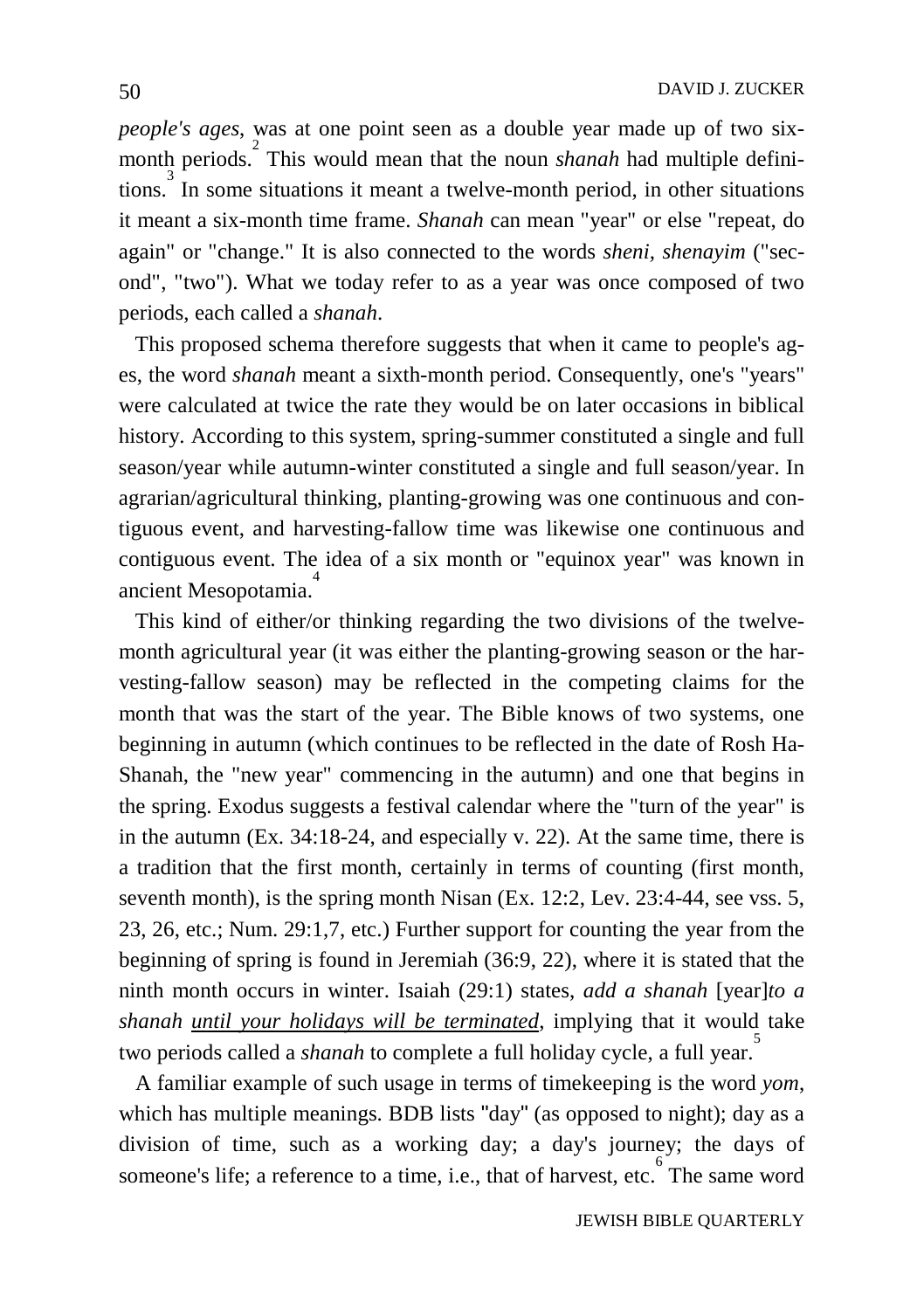means a full day composed of both daytime and night, as well as the daylight portion only.

 This duality, a kind of either/or criterion, replicated the world around the ancients. In terms of the time that they literally experienced, it was either daytime (*yom*) or nighttime (*laylah*). At the same moment, they lived with a kind of "both/and" phenomenon. It was the combination of that daytime (*yom*) or nighttime (*laylah*) that made up the other understanding of the word *yom*, i.e., a 24-hour day. The greater light dominated the day, the lesser light dominated the night (Gen. 1:16). These markers of light/darkness were the major boundaries, the primary divisions of a given day (*yom*). They were also divisions of the still wider definition of the word *yom* used as a 24-hour day.

 It is fairly clear that at least in terms of the cultic practices, a complete day was made up of a period that began at eventide, went through the night into daylight hours, and ended with dusk the next afternoon. This is the plain sense of the criteria in Genesis 1 and the festival calendars in Exodus 23 (and 34), Leviticus 23, and Deuteronomy 16. On the other hand, there are a few biblical references where it appears from statements that people made in the nighttime hours that the next morning is a different day (I Sam. 19:11; 28:19). Thus, the term *yom* was understood as both a full 24-hour period and as the daylight portion of a day.

 There are other examples of this kind of either/or language in Genesis. Chapter 8 concludes with a series of words that are meant to highlight opposites, either it is this or it is that: *Seedtime and harvest, cold and heat, summer and winter*, *day and night* (Gen. 8:22). These words link up "seedtime/summer" and clearly refer to the season of planting-growing, just as "harvest/winter" refers to the season of harvesting-fallow time. Psalm 74:17 reflects a similar idea: *You set all the boundaries of the earth; summer and winter; You made them*.

 Note also that when referring to events that will occur in a full year's time, the Bible uses the phrase *ka-et hayyah* (Gen. 18:10, 14), translated as "next year", implying that *shanah* would not have been a completely appropriate word to describe a full year.

 Taking the either/or quality of these words and applying them to two major seasons within a given twelvemonth year, it is possible that they were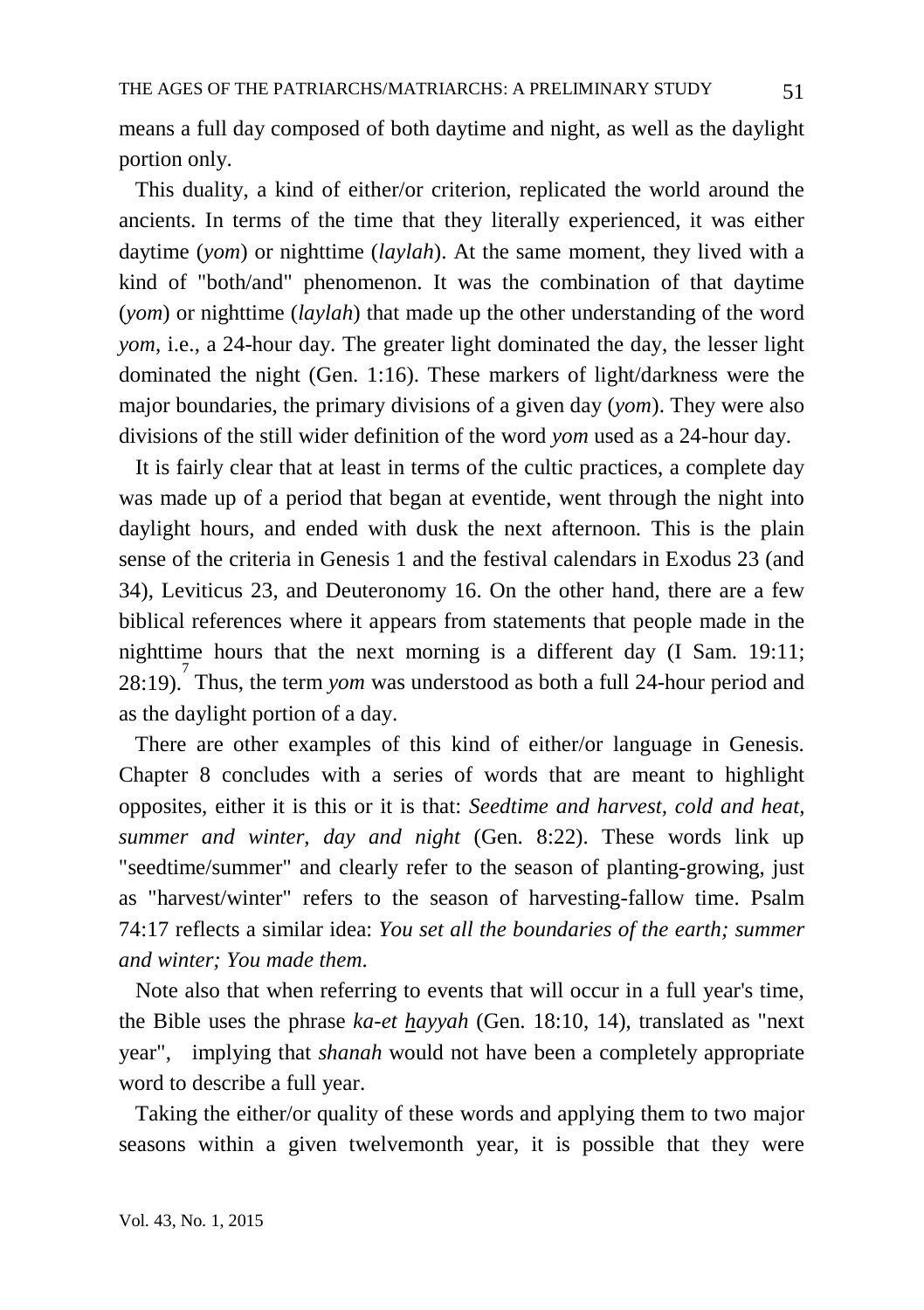likewise applied to a person's age: one year per major season, two years within a twelvemonth period.

 When halving stated ages for certain biblical figures, as reported in Genesis, their ages become credible. Abraham's departure from Mesopotamia would then take place in his late thirties, his age at siring children as 43 and 50; Sarah's "post-menopausal" delivery at 45, still noteworthy; and the respective deaths of Sarah in her mid-sixties and Abraham when in his mideighties. Applied to Moses, Aaron, and Miriam, this idea would have them start leading the people of Israel when they were in their forties and fifties, and dying at about 60 (Moses) or slightly older than that (Aaron and Miriam). Likewise, Joshua would die at 55. It might also apply to the time spent in the wilderness, making it a 20-year sojourn instead of 40 years; and given ancient life-expectancy, those 20 years would easily conform with the length of a generation.

 This two-years-for-one-twelvemonth-period theory does not attempt to explain the ages of the antediluvians, nor does it address regnal years in Samuel-Kings-Chronicles, but it does offer a more reasonable explanation for the ages of the Patriarchs and Matriarchs, and possibly some other important leaders or events in succeeding generations.

## NOTES

My thanks to Rabbi Dr. Raymond Zwerin for noting the connected meanings of *shanah* and *sheni/ shenayim*, and to Rabbi Dr. Zvi Ron for suggesting additional sources.

1. Considering the ages of a number of the antediluvian lives, see the "Metonic Cycle" which is based on 19 years. "Methuselah, is said to have lived for 51 cycles of 19, or 969 years . . . Noah . . . lived 50 cycles or 950 years": W. Gunther Plaut, ed., David E. S. Stein, revising ed., *The Torah: A Modern Commentary Revised Edition* (New York: Union of Reform Judaism, 2005- 2006) p. 42. See also pages 29-32, 166, 321. For the "sexagesimal system augmented by seven": Umberto Cassuto, *From Adam to Noah, Part One*, Israel Abrahams, trans. (Jerusalem: Hebrew University/Magnes Press, 1961) pp. 260-261; Brian Abrahamson, "The Life-Spans of the Antediluvian Patriarchs," *Menorah* (*Australian Journal of Jewish Studies*) 2.1 (1991), pp. 42-54.

2. Various theories suggesting an abbreviated year have been raised in the past, only to be rejected by traditional Bible exegetes, both Jewish and Christian. See Abrabanel, Genesis 5:3; David Zvi Hoffmann, *Sefer Bereshit* (Bnei Brak: Netzah, 1969) p. 123, note 14; Aryeh Kaplan, *Immortality, Resurrection, and the Age of the Universe: A Kabbalistic View* (Hoboken, NJ: Ktav/AJOS, 1993) p. 19; Gerald Walsh and Grace Monahan, trans., *The Fathers of the Church: St. Augustine, The City of God, Books VII-XVI* (New York: Catholic University of America Press, 1952) pp. 438-9. Their fundamental problem is that shortening the year goes against the